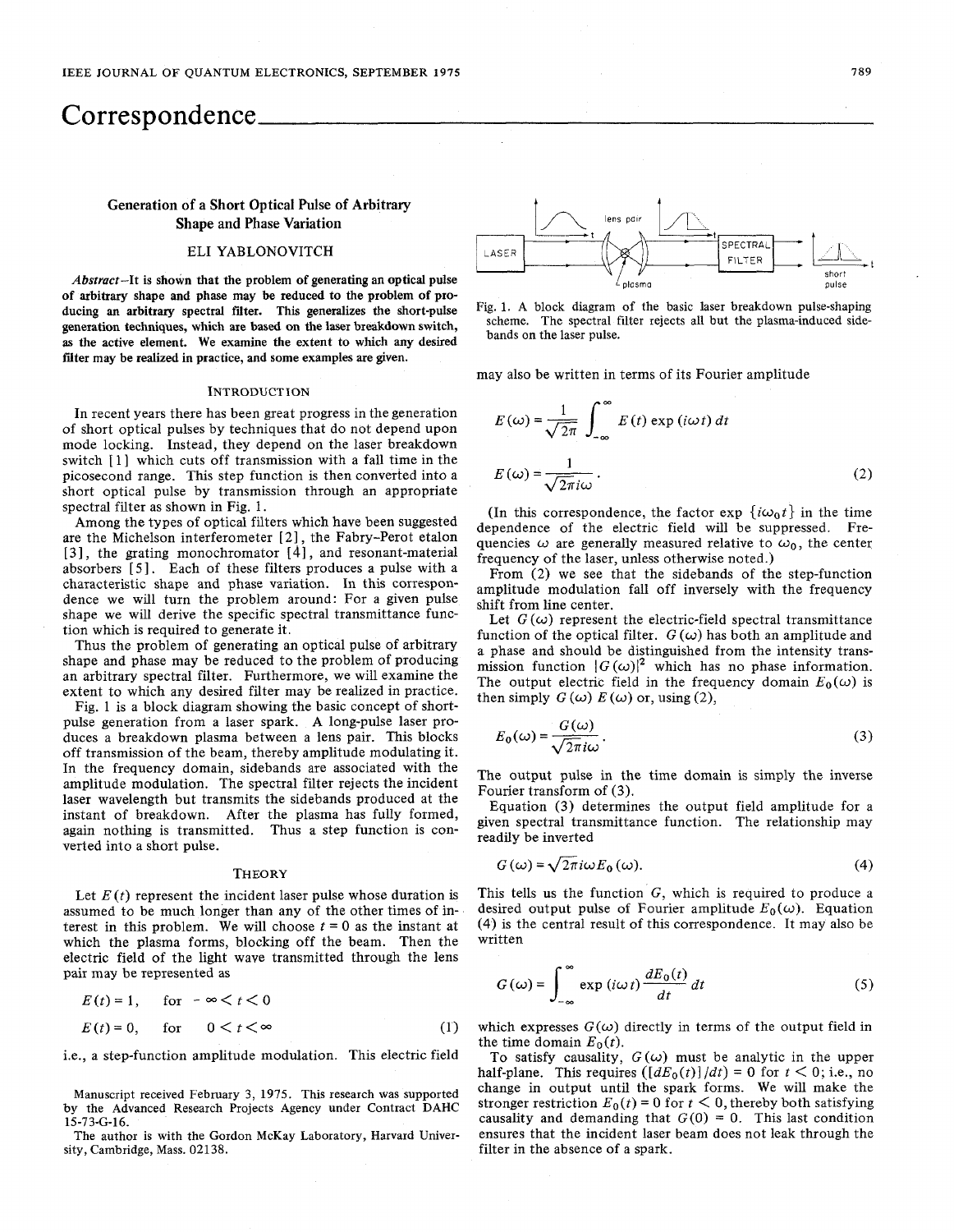#### **EXAMPLES**

a) What spectral filter is required to produce a  $\delta$ -function pulse? A  $\delta$ -function pulse has Fourier amplitude  $E_0(\Delta \omega)$  = constant, independent of frequency over its bandwidth. (In this section we will use the sumbol  $\Delta\omega$  to distinguish relative frequency from absolute frequency  $\omega$ ; i.e.,  $\Delta \omega = \omega - \omega_0$ .) Using (4) the transmittance function should be<br>  $G(\Delta \omega) = \sqrt{2\pi} i\Delta \omega \times \text{constant.}$  (6)

$$
G\left(\Delta\omega\right) = \sqrt{2\pi} \, i\Delta\omega \times \text{constant.}\tag{6}
$$

Thus we require a filter whose transmittance is linearly proportional to the frequency difference from the laser frequency. It turns out that a quarter-wave antireflection coating,<br>when used in reflection, has precisely this behavior over a wide<br>bandwidth (see Fig. 2)<br>reflection coefficient  $= \frac{E_R}{E_{\text{in}}} = \frac{1-n}{1+n} \left[1 + \exp\left\{\frac{i2nt\omega}{c}\$ when used in reflection, has precisely this behavior over a wide bandwidth (see Fig. *2)*  lose transmittance is linearly<br>difference from the laser fre-<br>er-wave antireflection coating,<br>isely this behavior over a wide<br> $\frac{1-n}{1+n} \left[1 + \exp\left\{\frac{i2nt\omega}{c}\right\}\right]$ .

reflection coefficient 
$$
=
$$
  $\frac{E_R}{E_{\text{in}}} = \frac{1-n}{1+n} \left[ 1 + \exp \left\{ \frac{i2nt\omega}{c} \right\} \right]$ . (7)

Using the condition for zero reflection at the laser frequency, (7) becomes

ing the condition for zero reflectic  
becomes  

$$
\frac{E_R}{E_{\text{in}}} = \frac{1-n}{1+n} \left[ 1 - \exp \left\{ \frac{i\pi \Delta \omega}{\omega_0} \right\} \right].
$$

series keeping only the first two terms

If 
$$
\Delta \omega \ll \omega_0
$$
, then we may expand the exponential in a power  
series keeping only the first two terms  

$$
\frac{E_R}{E_{\text{in}}} = i\pi \frac{(1-n)\Delta \omega}{(1+n)\omega_0}
$$
(8)

which is the required functional form.

It is interesting to note in passing that a filter described by (8), or equivalently (6), is an optical differentiator. Its output is the time derivative of its input. This is proven in the Appendix.

b) What spectral filter is required to produce a rectangular

pulse of duration *T*? Such a pulse has a Fourier amplitude  

$$
E_0(\Delta \omega) = \frac{1}{\sqrt{2\pi} i \Delta \omega} [\exp (i\Delta \omega T) - 1].
$$

Therefore, the required spectral transmittance function is  
\n
$$
G(\Delta \omega) = \sqrt{2\pi} i \Delta \omega E_0(\Delta \omega)
$$
\n
$$
= [\exp (i\Delta \omega T) - 1]. \tag{9}
$$

A Michelson interferometer [ 2 1, used as shown in Fig. **3,** and adjusted for destructive interference of the output beam, satisfies (9). In particular

$$
\frac{E_0}{E_{\text{in}}} = [1 - \exp(i\omega T)]
$$
  
= [1 - \exp(i\omega\_0 T) \exp(i\Delta\omega T)].

Destructive interference at the laser frequency requires  $\exp\left\{i\omega_0 T\right\} = 1$ , where *T* is the difference in optical path between the two arms of the interferometer. Therefore, the Michelson interferometer satisfies (9).

c) What spectral filter is required to produce an exponentially decaying pulse of time constant *r?* Such a pulse has a Fourier amplitude

$$
E_0(\Delta \omega) = \frac{\tau}{\sqrt{2\pi} (1 - i \Delta \omega \tau)}.
$$



Fig. 2. **A** quarter-wave antireflection coating, when used in reflection, acts as an optical differentiator *(see* Appendix). *It* converts the step function into a 6-function pulse.



Fig. 3. **A** Michelson interferometer is used to generate a rectangular pulse of duration *T* which is the difference in path length between the two arms of the interferometer.

Therefore, the required spectral transmittance function is

$$
a = \frac{1}{\omega} \text{ or } a = \sqrt{2\pi} \text{ if } a = \sqrt{2\pi} \text{ if } a = \sqrt{2\pi} \text{ if } a = \sqrt{2\pi} \text{ if } a = \sqrt{2\pi} \text{ if } a = \sqrt{2\pi} \text{ if } a = \sqrt{2\pi} \text{ if } a = \sqrt{2\pi} \text{ if } a = \sqrt{2\pi} \text{ if } a = \sqrt{2\pi} \text{ if } a = \sqrt{2\pi} \text{ if } a = \sqrt{2\pi} \text{ if } a = \sqrt{2\pi} \text{ if } a = \sqrt{2\pi} \text{ if } a = \sqrt{2\pi} \text{ if } a = \sqrt{2\pi} \text{ if } a = \sqrt{2\pi} \text{ if } a = \sqrt{2\pi} \text{ if } a = \sqrt{2\pi} \text{ if } a = \sqrt{2\pi} \text{ if } a = \sqrt{2\pi} \text{ if } a = \sqrt{2\pi} \text{ if } a = \sqrt{2\pi} \text{ if } a = \sqrt{2\pi} \text{ if } a = \sqrt{2\pi} \text{ if } a = \sqrt{2\pi} \text{ if } a = \sqrt{2\pi} \text{ if } a = \sqrt{2\pi} \text{ if } a = \sqrt{2\pi} \text{ if } a = \sqrt{2\pi} \text{ if } a = \sqrt{2\pi} \text{ if } a = \sqrt{2\pi} \text{ if } a = \sqrt{2\pi} \text{ if } a = \sqrt{2\pi} \text{ if } a = \sqrt{2\pi} \text{ if } a = \sqrt{2\pi} \text{ if } a = \sqrt{2\pi} \text{ if } a = \sqrt{2\pi} \text{ if } a = \sqrt{2\pi} \text{ if } a = \sqrt{2\pi} \text{ if } a = \sqrt{2\pi} \text{ if } a = \sqrt{2\pi} \text{ if } a = \sqrt{2\pi} \text{ if } a = \sqrt{2\pi} \text{ if } a = \sqrt{2\pi} \text{ if } a = \sqrt{2\pi} \text{ if } a = \sqrt{2\pi} \text{ if } a = \sqrt{2\pi} \text{ if } a = \sqrt{2\pi} \text{ if } a = \sqrt{2\pi} \text{ if } a = \sqrt{2\pi} \text{ if } a = \sqrt{2\pi} \text{ if } a = \sqrt{2\pi} \text{ if }
$$

Such an optical filter may be realized as shown in Fig. 4. It requires two filter elements in series, the  $G(\Delta\omega)$  of the combination being the product of the individual G's. One element is simply an optical differentiator (see the Appendix), such as the quarter-wave antireflection coating which supplies the factor  $i\Delta\omega$  to the numerator. The other element is a Michelson interferometer, this time adjusted for equal-length arms. In one of the arms is an optically thin, homogeneously broadened, resonant absorber. It is readily shown that such an element contributes the factor  $(1 - i\Delta\omega\tau)$  in the denominator of (10). The homogeneous linewidth of the absorber is  $1/\tau$ . If it is off-resonance, then an oscillatory decaying pulse is produced. A somewhat different pulse shape was recently generated by using an optically thick resonant medium as the filter [ *5* ] .

#### DISCUSSION

The previously given examples are meant to indicate the generality of the pulse-shaping approach being proposed here. Since spectral filters are linear elements, many of them may be combined in series to produce the required transmittance function. There is great versatility in using media, both resonant and nonresonant, as filtering elements.